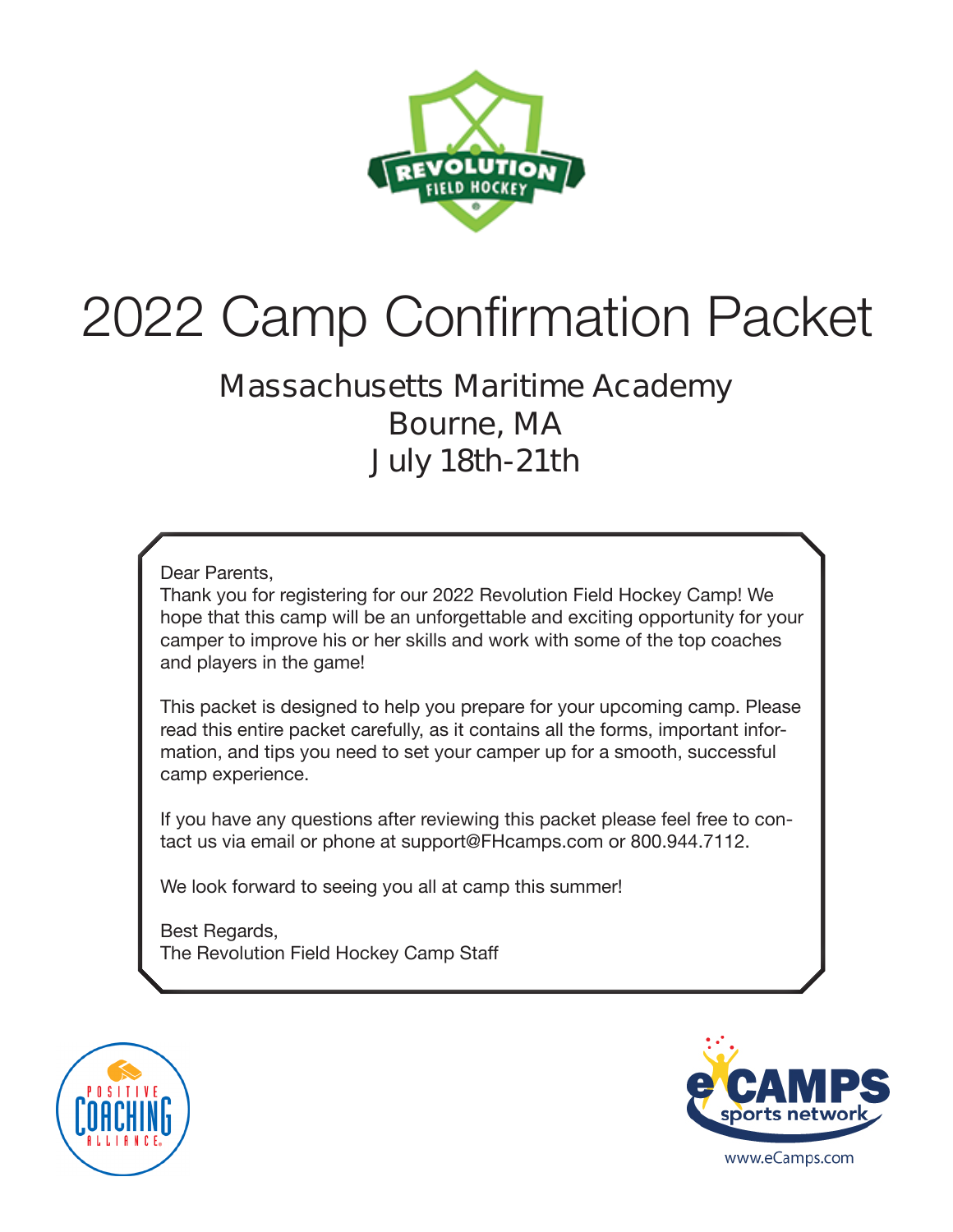## **2022 Revolution Field Hockey Camp**

#### Our Mission

The Revolution Field Hockey Camps were developed to provide young athletes with the opportunity to become better field hockey players by providing instruction from the top coaches in a positive and fun atmosphere.

#### Core Values

**EXCELLENCE** – We inspire our campers by providing an unforgettable experience that is the result of a dedicated staff, a progressive instructional curriculum and superior customer service.

*FUN –* We create lasting memories and friendships at camp by surrounding the campers with a passionate camp staff and a creative daily schedule that fosters meaningful interaction with all campers. We always remember that after all, this is camp!

**IMPROVEMENT –** We provide a unique opportunity for campers to improve their game through personal attention, setting goals and an energetic staff that is committed to the individual development of each camper.

**SAFETY** – We promote a safe and healthy camp environment by providing a responsible staff that supervises all camp activities and who are trained to be role models for our campers both on and off the field.

**SPORTSMANSHIP –** We practice teamwork through leadership opportunities that lead to on-field lessons of integrity, honesty and mutual encouragement.

#### Health and Safety

We want to ensure your child a safe and positive environment during their time at camp. Campers are expected to abide by the camp rules and live by our core values. Drugs, alcohol and tobacco products are strictly forbidden and constitute, along with general misconduct, grounds for dismissal from camp without a refund.

#### Final Payment

Final Payments are due in our office by May 15th. Any camper with a remaining balance will be prohibited from checking into camp. We do not accept final payments at camp. Final payments can be paid via mail, over the phone, or through your online account. If you are unsure about your balance, please call us at 800.944.7112

#### Cancellation Policy

Any Camper who must cancel their registration more than fifteen (15) days prior to the Camp start date will receive a voucher equal to the full amount of Camp tuition already paid which may be used toward any program or camp offered by eCamps. If a Camper must cancel their registration fourteen (14) days or fewer prior to the start of Camp, eCamps will issue Camper or Parent a voucher equal to 50% of the Camp tuition, which may be used toward any program or camp offered by eCamps. Vouchers are valid for any eCamps program within the same or next calendar year and are also transferable to another family member. Camp vouchers are not extended to Campers who leave Camp after the start of a session. The \$25 registration fee is non-refundable. *Cash refunds are not offered under any circumstances.*

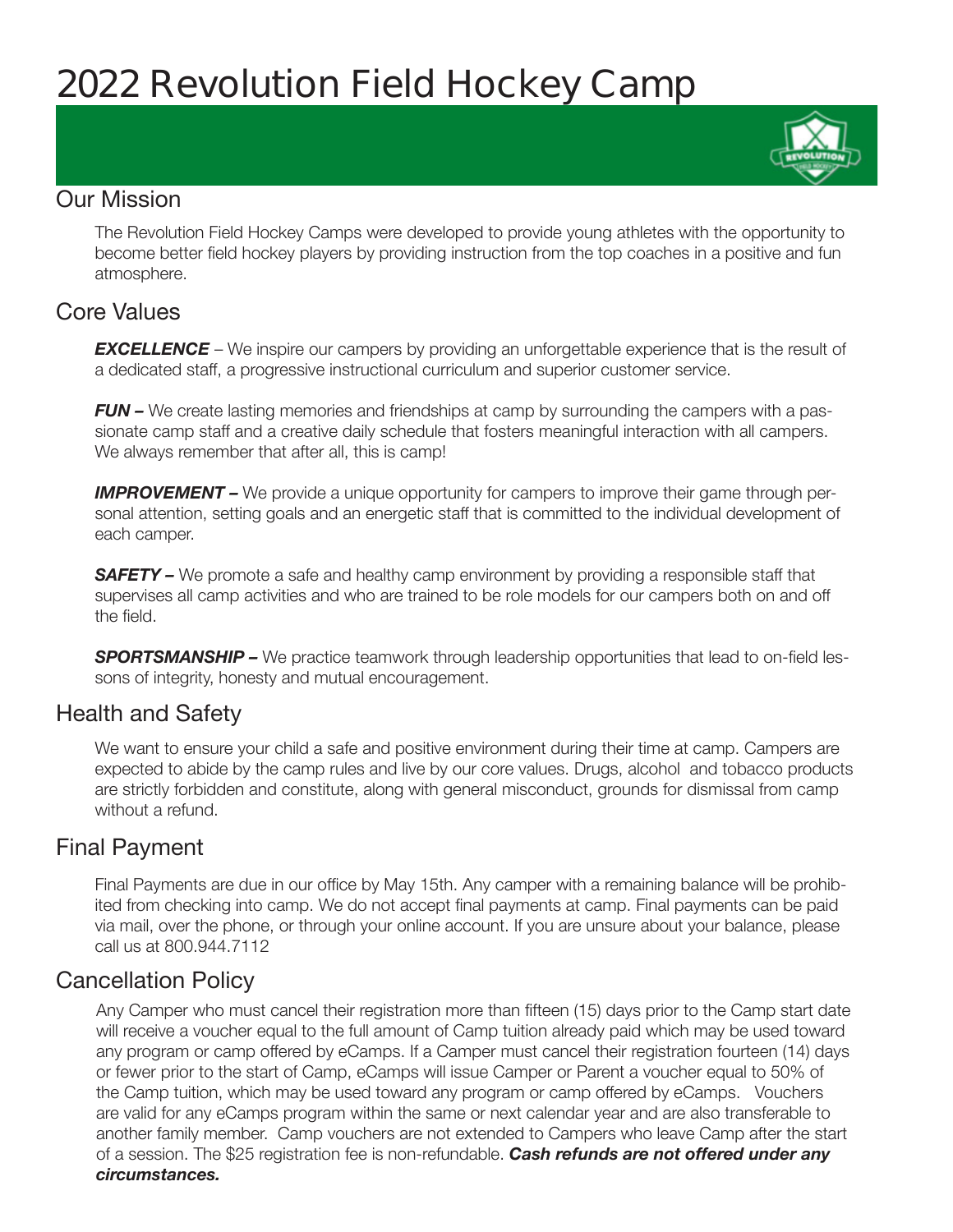# **2022 Revolution Field Hockey Camp**

#### CHECK-IN

Check in on the first day of camp will be between 12-1pm at TBD dorm. Dinner will be the first meal served. All campers should arrive dressed and ready for their first session. *Check-in will take place at TBD!* 

#### CHECK-OUT

Campers will check out at 12pm at the check-in location. Parents are encourged to attend the morning session of games on the last day starting at 9am! Check-out will occur immediately after the closing ceremony.

#### EXTENDED DAY CAMPERS

Beyond the first day, you should plan on arriving dressed and ready to play at 8:15am. Extended day campers can be dropped off directly at the field. Pick up will be at 8:30pm the after the evening session. Lunch and dinner are included.

#### KEY DEPOSIT

The school requires a key deposit of \$100 per overnight camper. Please bring a check made out to "Revolution Field Hockey Camps". The check will be returned to you at checkout when your camper's key is turned in.

#### HEALTH FORMS

Every camper must have the attached health history and release form filled out in order to attend camp. This form should be brought to camp and handed in at check in- **please do not mail ahead**.

#### COVID - OVERNIGHT CAMP PROCEDURES & PROTOCOLS *PROOF OF VACCINATION INCLUDING BOOSTER IS REQUIRED TO ATTEND THIS CAMP*

\*A physician's signiture is required on this form ONLY if you are attending a camp in CT, MA or NY. An attached physicians signed physical form from within two years will suffice. Camps in CT require the 'Administration of Medication' form for any medication brought to camp--this form can be found on FHCamps.com

### *Don't Forget to Tell Your Friends!*

Camp can be even more fun with a friend. Space is still available, so remember to tell your teammates to check out this session at FHcamps.com!

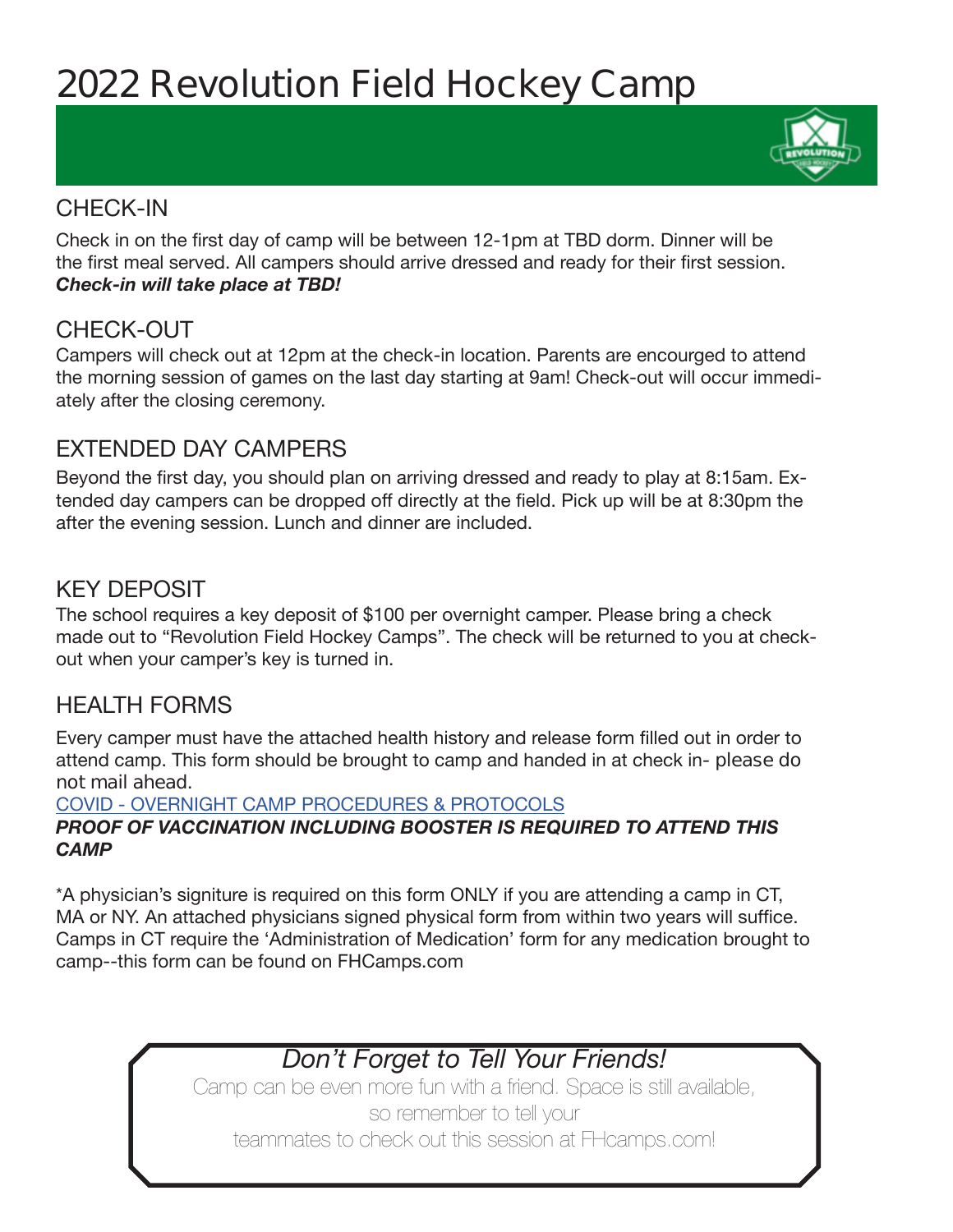### **2022 Revolution Field Hockey Camp**

#### Cell Phone Policy

In order to provide the ideal camper experience, we believe in limiting the use of cell phones and other electronic devices while at camp. Use of phones is not permitted during the instructional blocks of camp, including on-field and classroom sessions. We feel this will minimize distractions to the learning environment, help maintain an inclusive atmosphere and alleviate potential problems that can detract from the overall experience for everyone.

Phone use will be allowed during in the mornings prior to morning session, at lunch, and for overnight camps before and after the evening session. We will still encourage players to minimize their time on devices in order to interact and engage with other campers, but understand they might want the chance to call home, text friends, etc.

#### Checklist of Things to Bring

Below is a suggested list of items to bring to camp. We suggest that campers do not bring expensive personal items such as cameras, iPods/iPads, etc. Please label every article you bring to camp. All items will be the responsibility of the camper. Revolution Field Hockey and its camp staff are not responsible for lost, stolen or forgotten items.

- *• Health Form / COVID Waivers*
- *• Proof of Covid- 19 Vaccination Including Booster*
- *• COVID-19 Camp Monitoring Form*
- Shin guards
- Sneakers, turf shoes, slides or flipflops
- Mouthguard (check out SisuGuard. com)
- Athletic Socks
- T-Shirts, tank tops, sweats, shorts
- Bedding Linens (Twin XL Sheets)
- Pajamas
- Blanket/Sleeping Bag
- Pillow
- Shower Towel
- Bathing Suit / Swim Towel (For Pool Use)
- Toiletries
- Alarm Clock
- Sunscreen
- Key Deposit Check (\$100)

#### Camp Address (Drop off location)

Please use the following address:

101 Acadmey Dr, Buzzards Bay, MA 02532